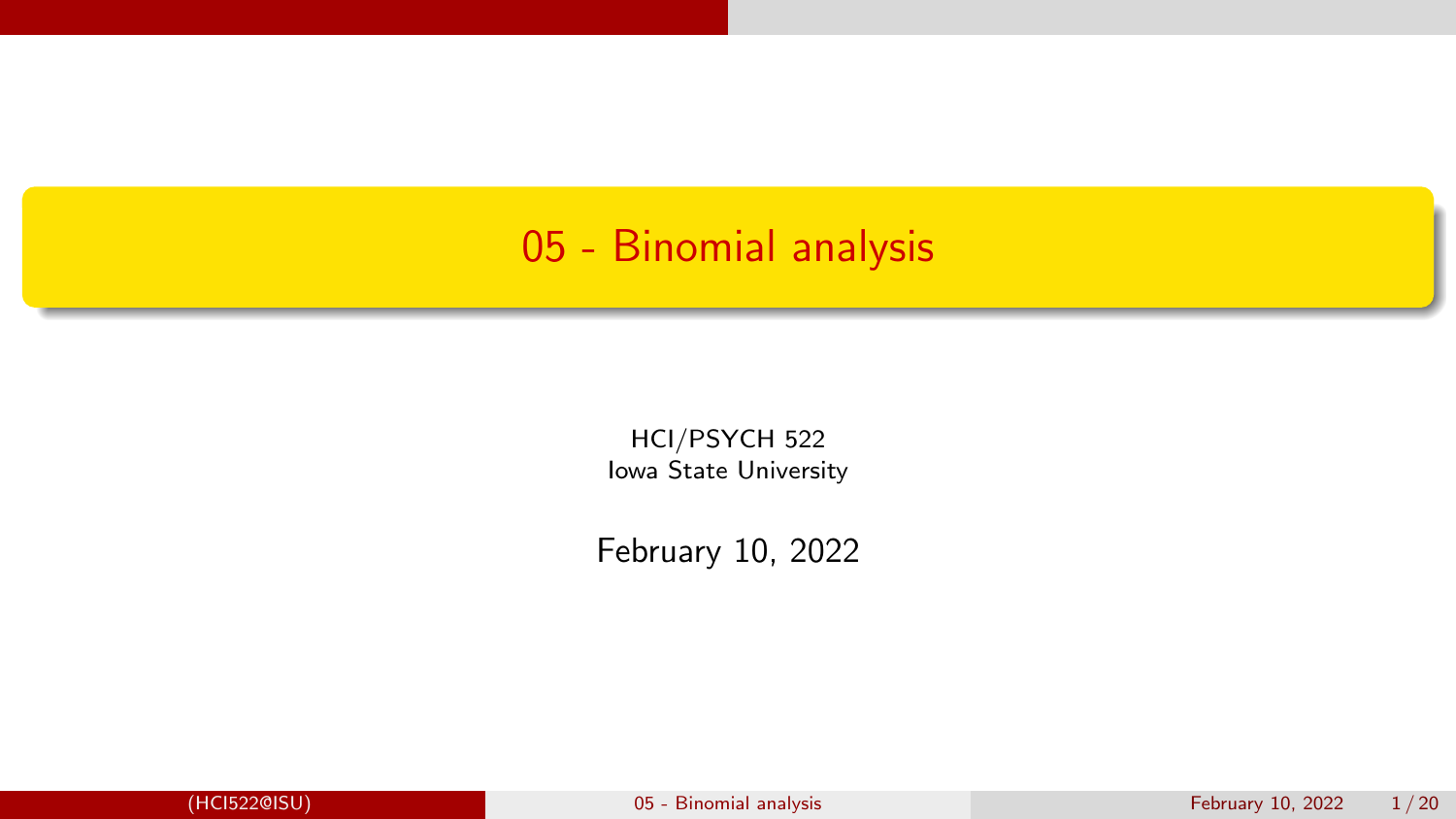#### **Overview**

- Inference for success/failure counts
	- Estimating 1 probability of success
	- Comparing 2 probabilities of success
	- Comparing  $3+$  probabilities of success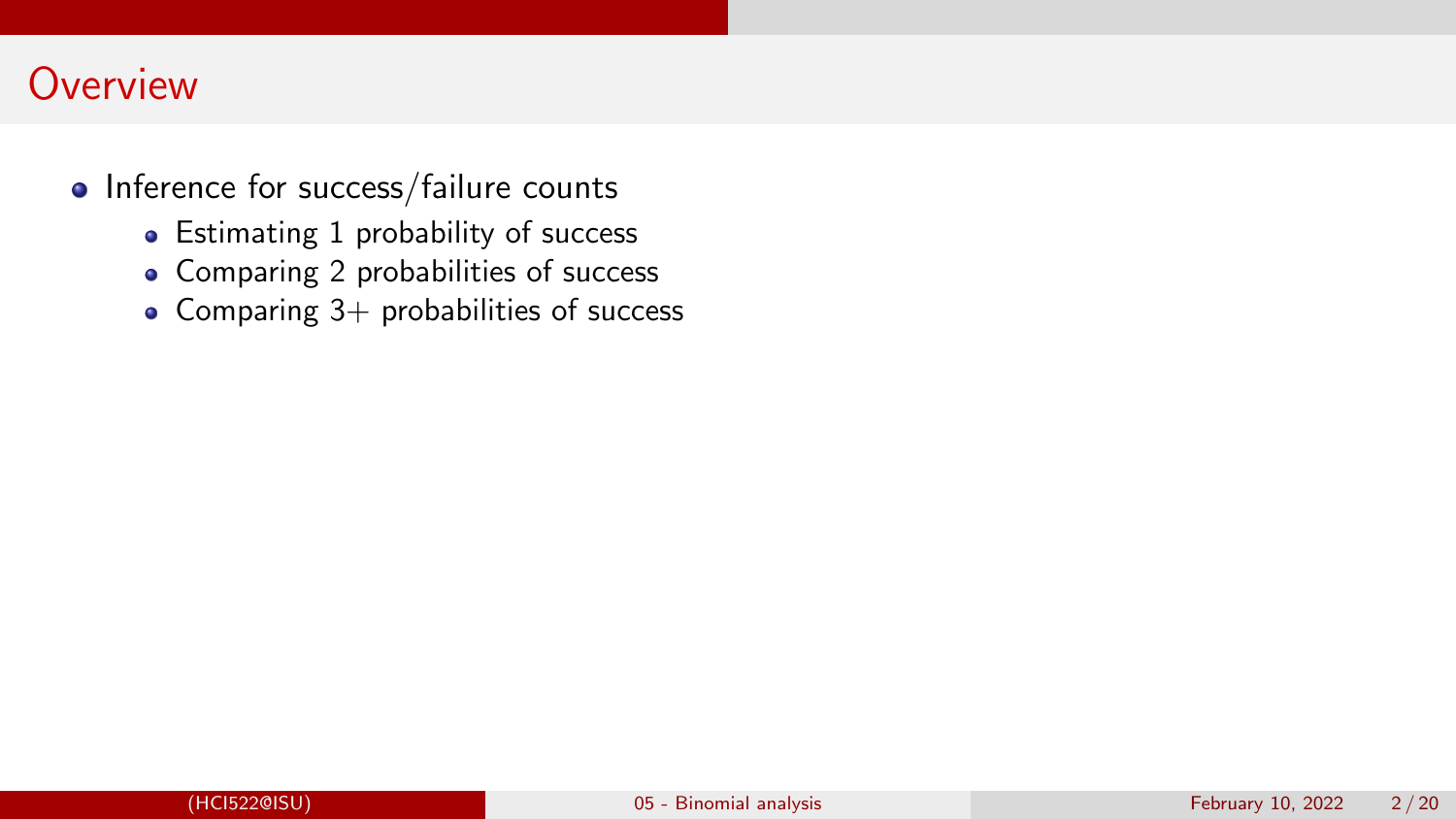## <span id="page-2-0"></span>Unknown probability

Suppose you run a study where

- $\bullet$  you have n attempts.
- each trial is independent.
- **e** each trial has probability of success  $\theta$ .

and you are interested in  $\theta$ .

Let Y be the number of success observed in n attempts and assume  $Y \sim Bin(n, \theta)$ . A common point estimate is

$$
\hat{\theta} = y/n
$$

where  $y$  is the observed number of successes.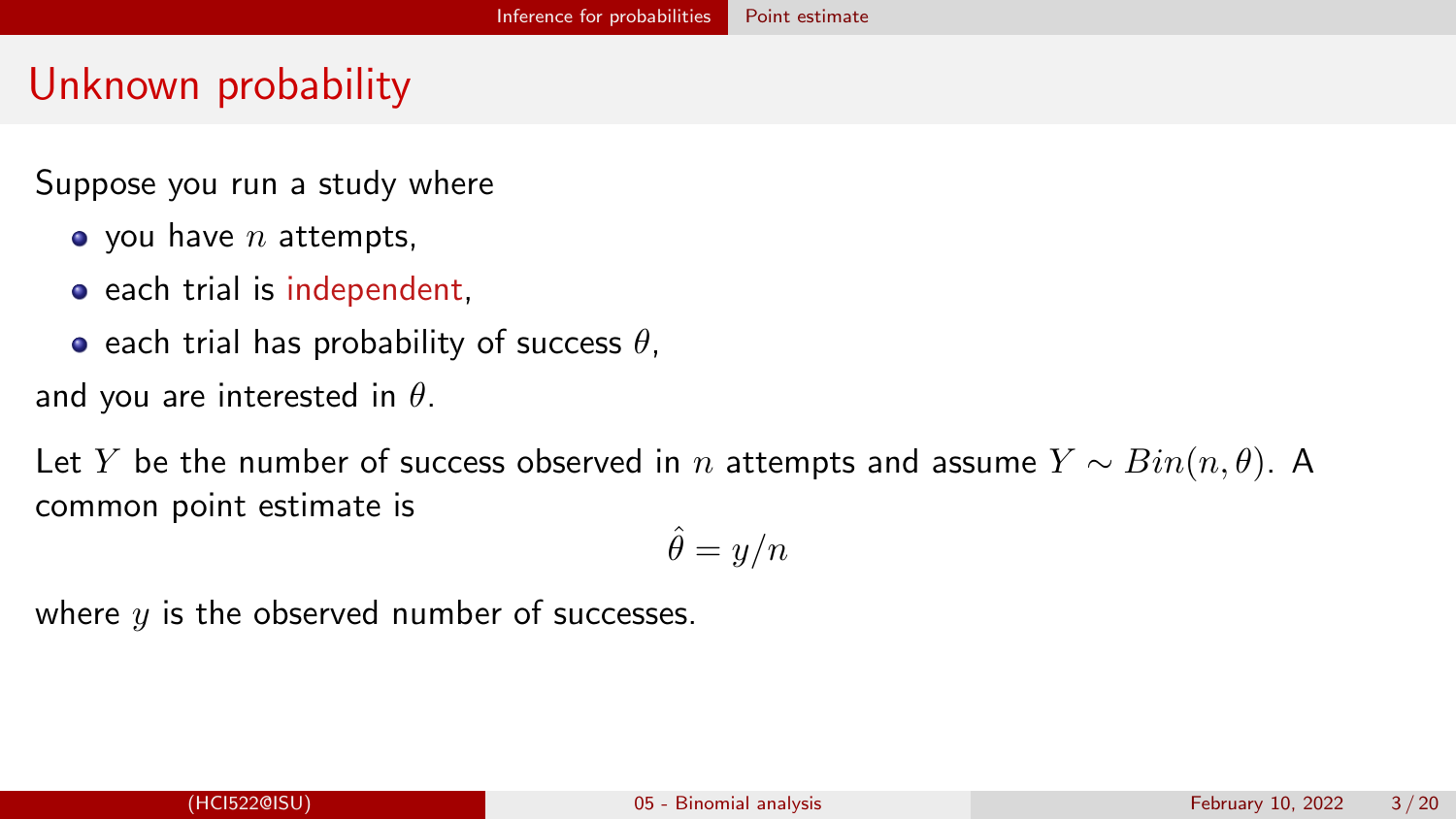#### **Examples**

Suppose you run a study to see how many students correctly register for class using the new Workday system. Since the probability of success might differ depending on what classes need to be registered, you give each student the same list of classes.

- You randomly sample 10 ISU undergraduate students at 8 are successful. Our estimate of the probability of success is  $\hat{\theta} = 8/10 = 0.8$ .
- You randomly sample 100 ISU undergraduate students at 80 are successful. Our estimate of the probability of success is  $\hat{\theta} = 80/100 = 0.8$ .
- You randomly sample 1000 ISU undergraduate students at 800 are successful. Our estimate of the probability of success is  $\hat{\theta} = 800/1000 = 0.8$ .

Although the point estimate is the same, clearly we should have more certainty about the last estimate compared to the first. We need some way to quantify our uncertainty about the true value θ.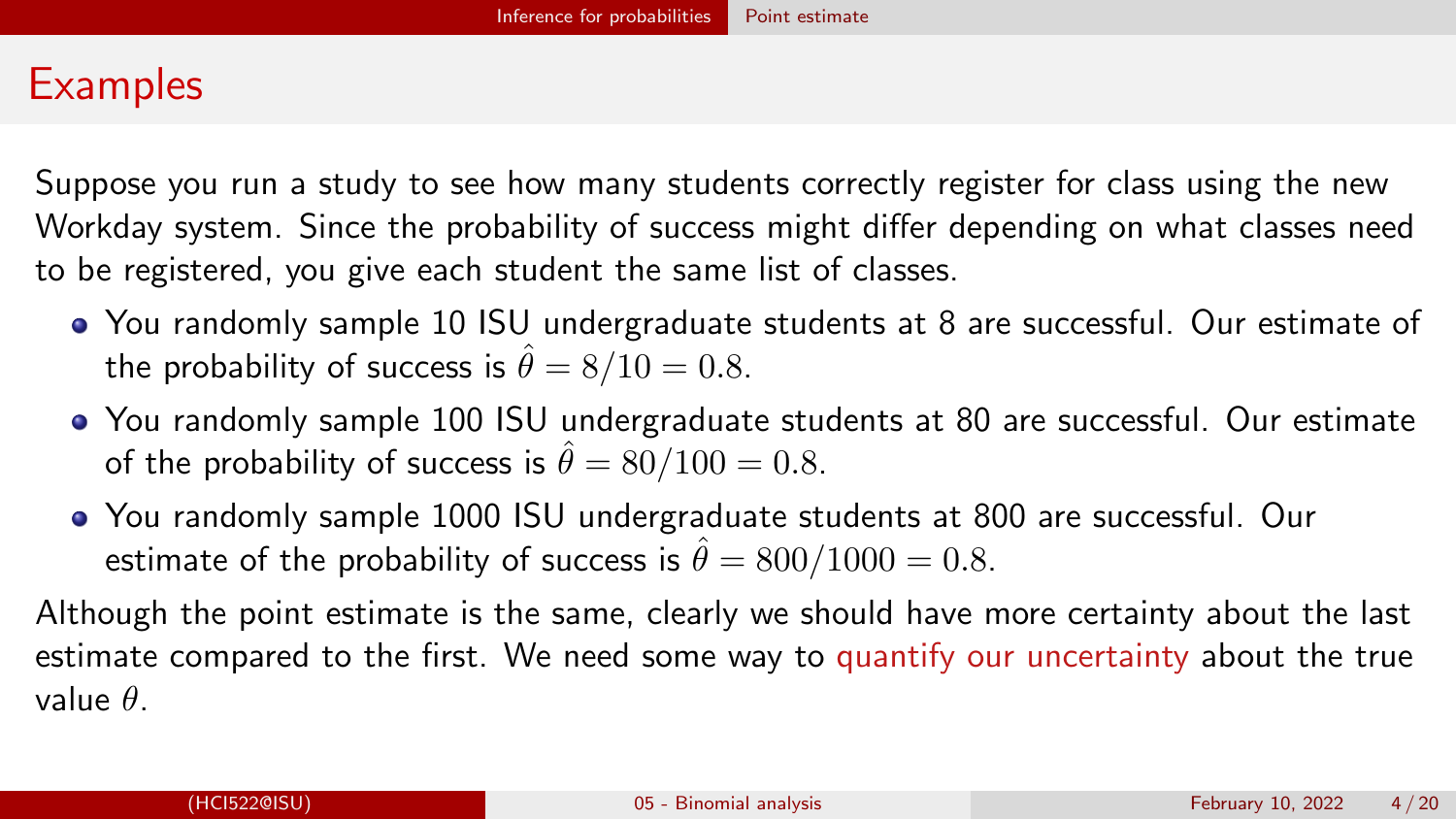#### <span id="page-4-0"></span>Bayesian estimation

Bayes' Rule

$$
p(\theta|y) = \frac{p(y|\theta)p(\theta)}{p(y)} \propto p(y|\theta)p(\theta)
$$

where

- $\bullet$  y is our data,
- $\theta$  are our unknowns, e.g. probability of success,
- $p(y|\theta)$  comes from our model, e.g. binomial, (sometimes referred to as the likelihood),
- $\bullet$   $p(\theta)$  is our prior belief, and
- $p(\theta|y)$  is our posterior belief.

Thus Bayesian estimation provides a mathematical mechanism to learn about the world using data, e.g.

$$
p(\theta) \longrightarrow p(\theta|y).
$$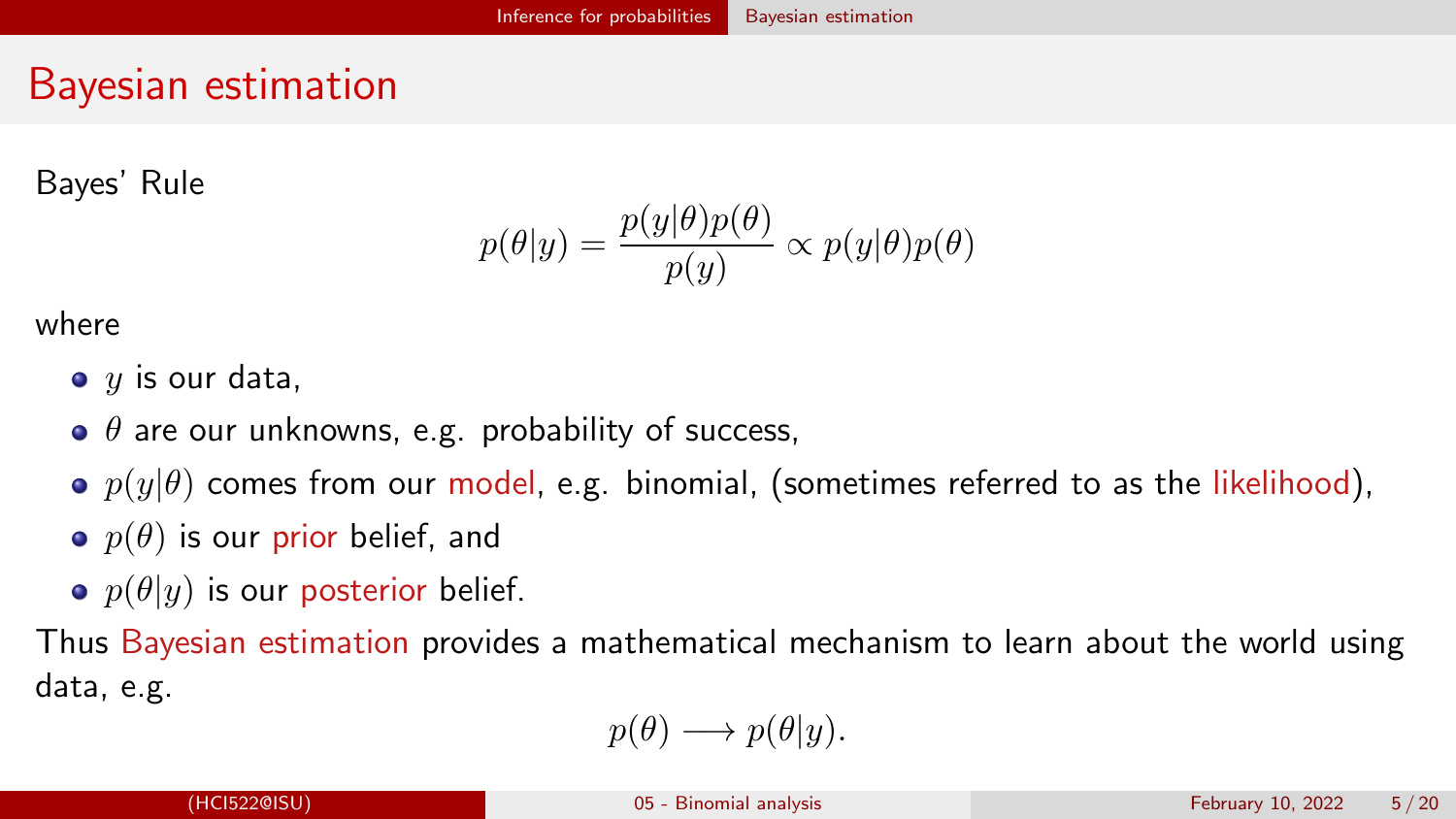#### <span id="page-5-0"></span>Bayesian estimation for probability of success

If we know nothing about our probability of success  $\theta$ , our prior belief is reasonably represented by a uniform distribution between 0 and 1, i.e.  $\theta \sim Unif(0,1)$ . When we obtain data y, then our posterior belief is represented by a Beta distribution, i.e.  $\theta |y \sim Be(1 + y, 1 + n - y)$ .

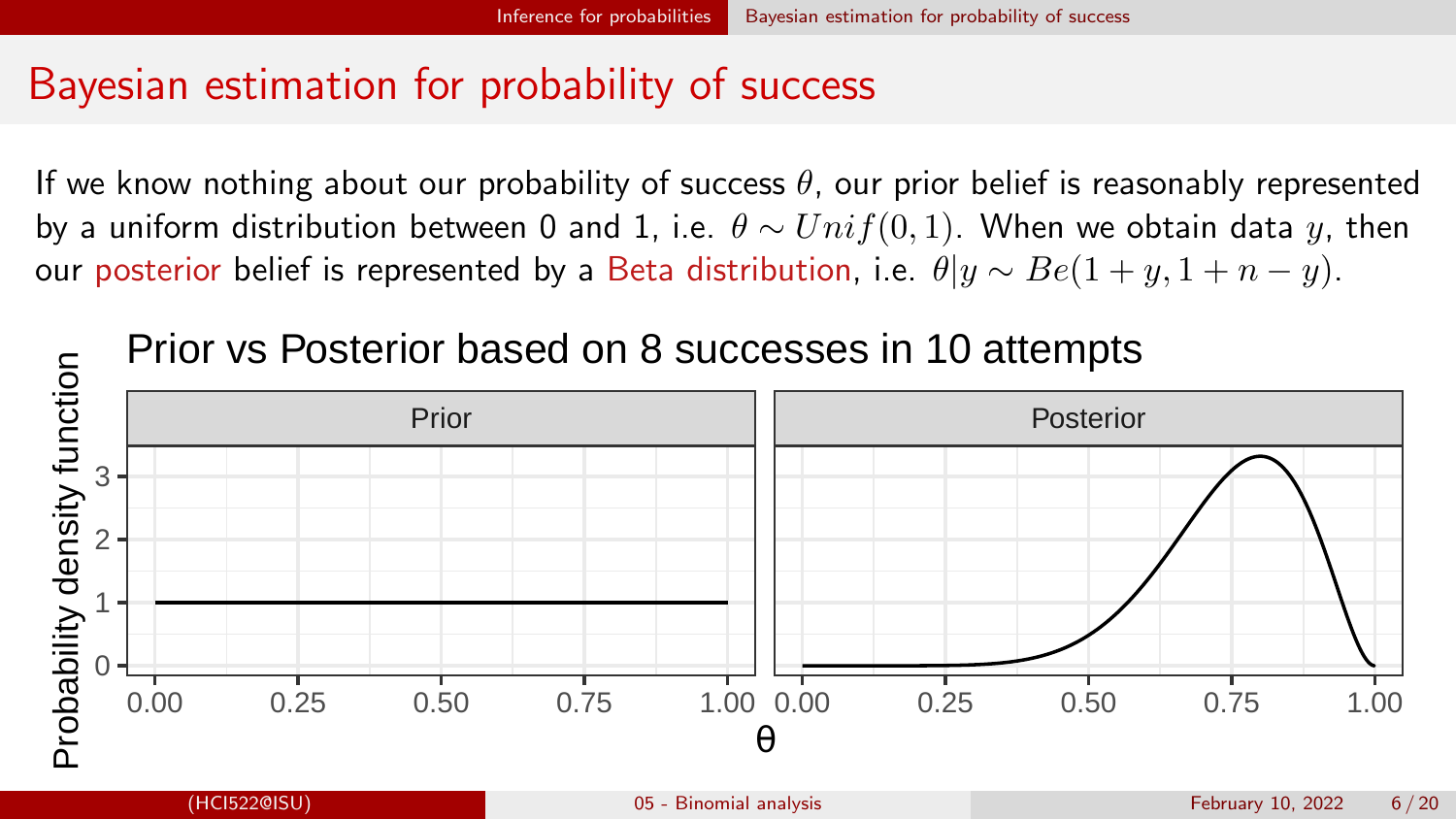#### Comparison of posteriors

# Posteriors for different sample sizes with  $\hat{\theta}$ =0.8

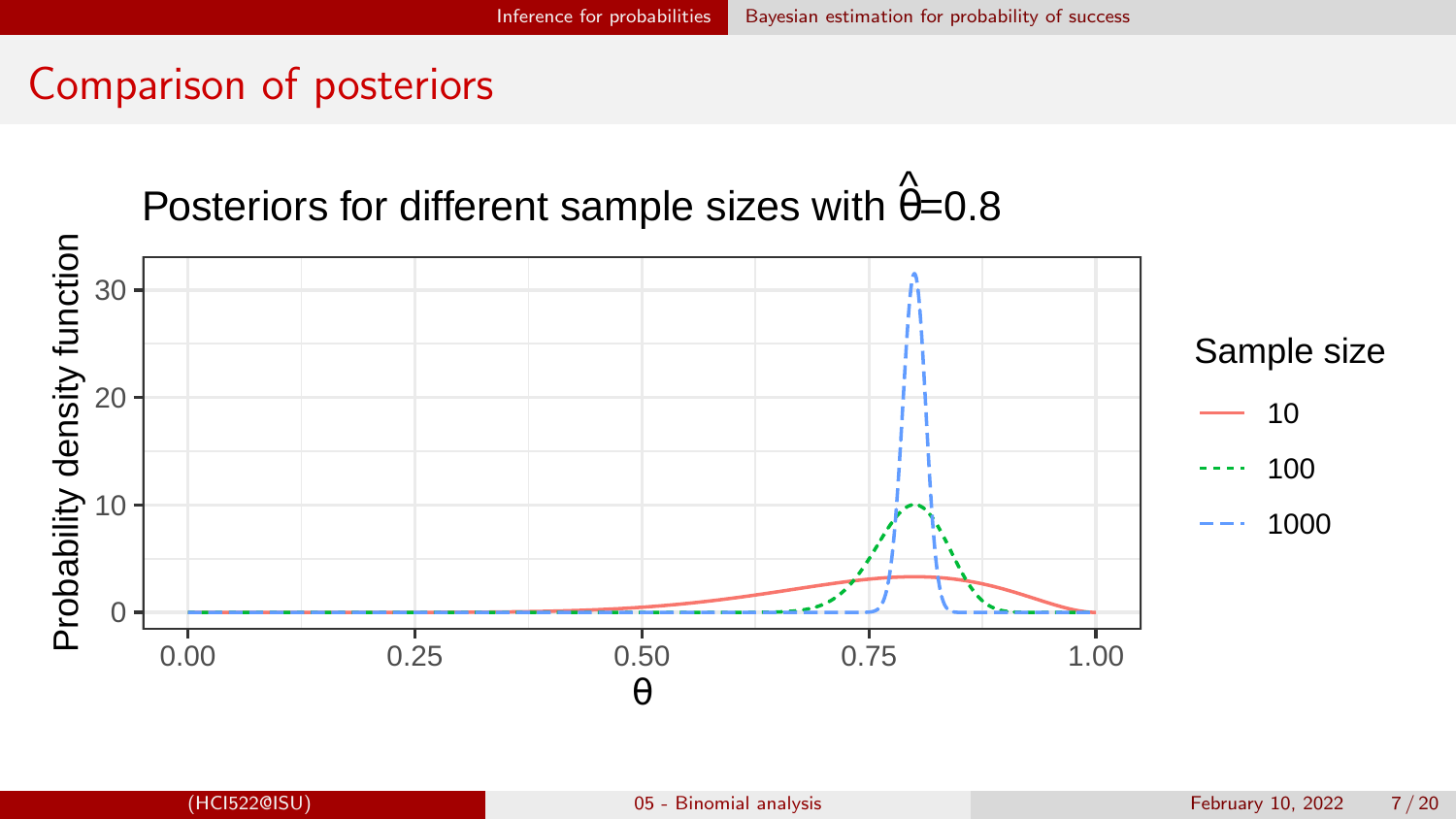#### <span id="page-7-0"></span>Posterior beliefs

Calculate  $P(\theta < c|y)$  for some value c. Let  $\theta|y \sim Be(1+8, 1+10-8)$ . Calculate  $P(\theta < 0.5|y)$ :

```
v \le -8; n \le -10; c \le -0.5
```

```
\text{pbeta}(c, 1+y, 1+n-y)
```
## [1] 0.03271484

Calculate  $P(\theta > c|y) = 1 - P(\theta < c|y)$ .

 $1$ -pbeta(c,  $1+y$ ,  $1+n-y$ )

## [1] 0.9672852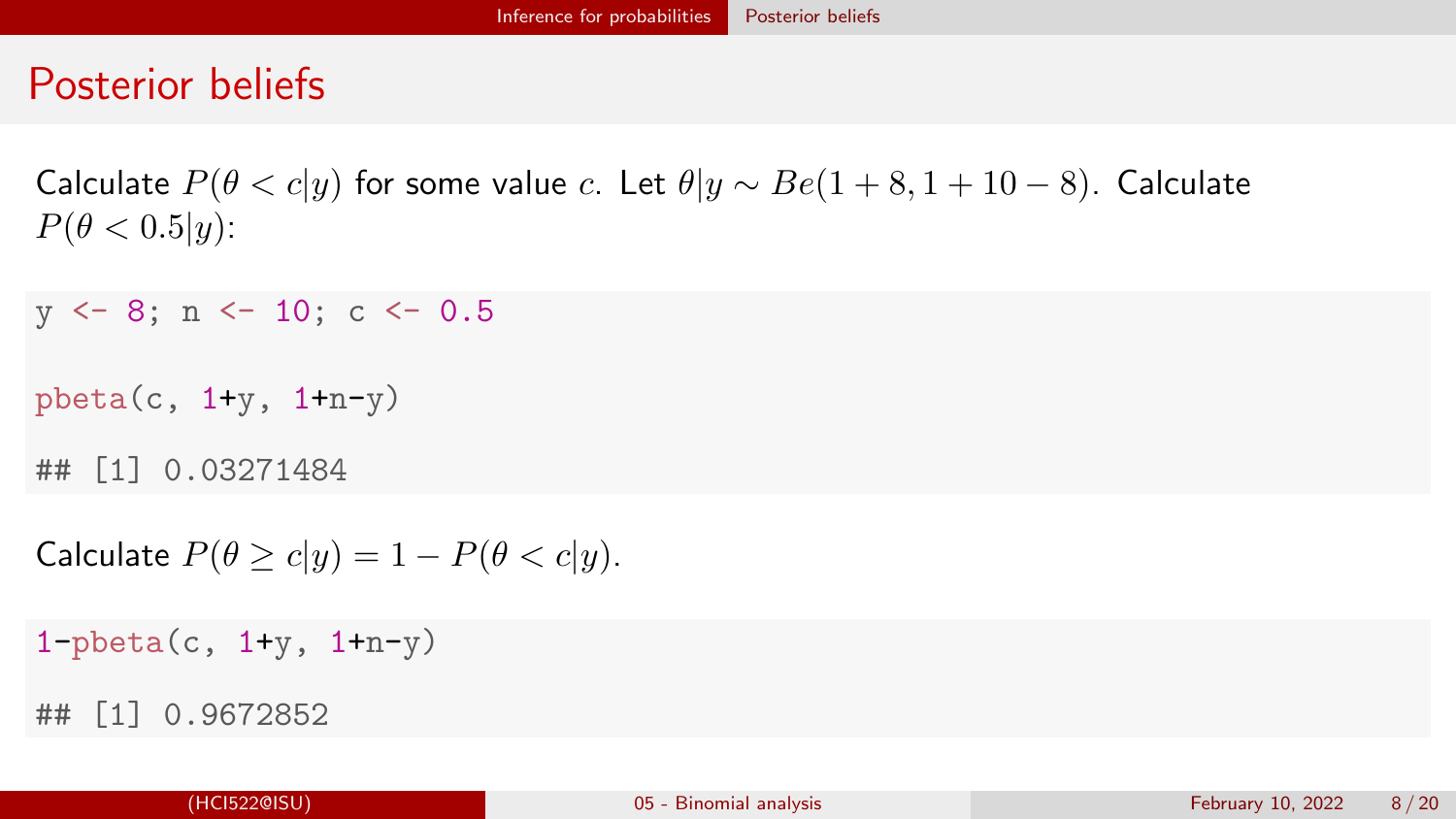## Posterior beliefs (in a picture)

#### Posterior belief

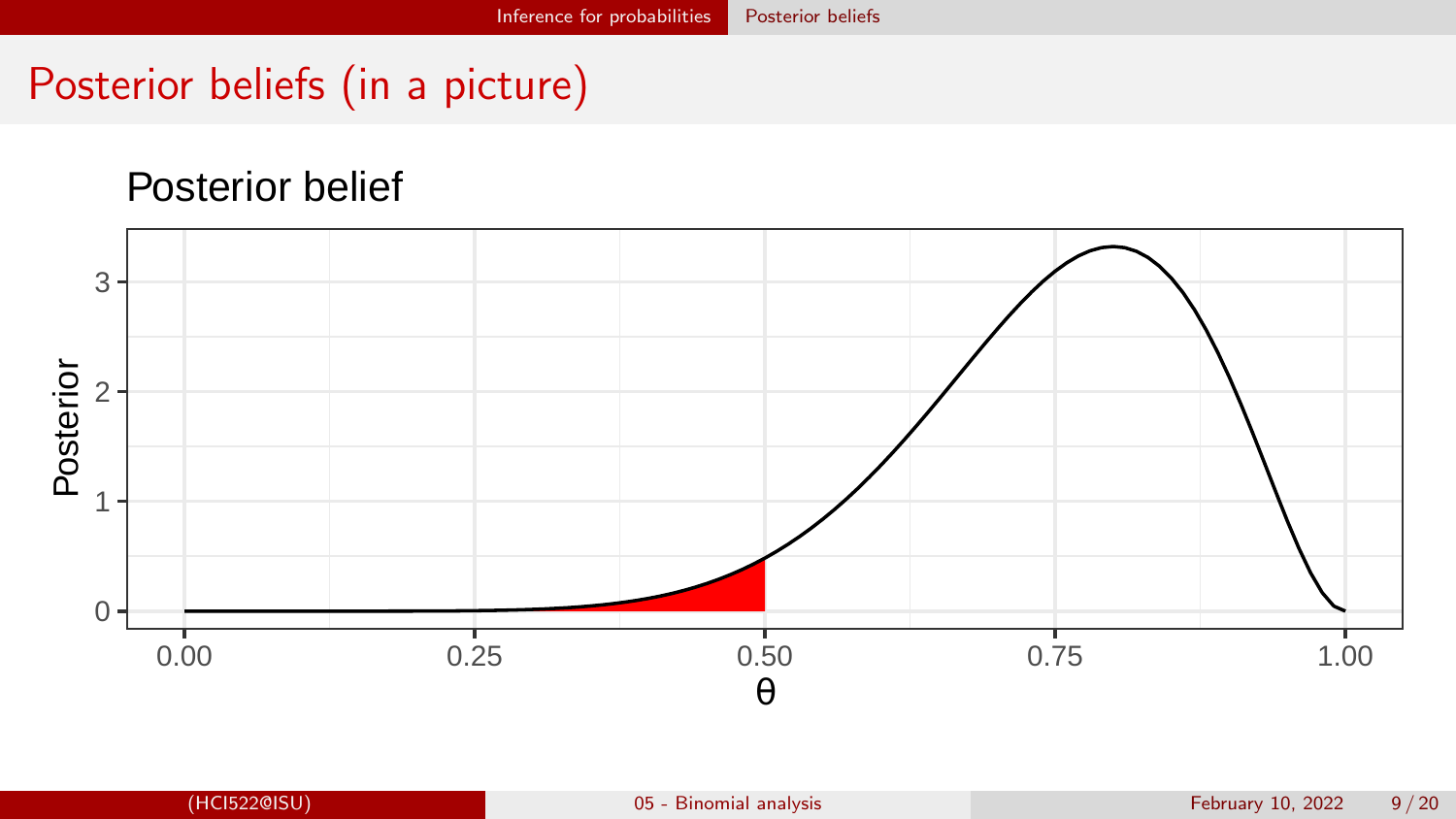## <span id="page-9-0"></span>Credible intervals

A 95% credible interval for  $\theta$  is the interval such that the area under the posterior is 0.95.

95% Credible Interval (red area = 0.95)

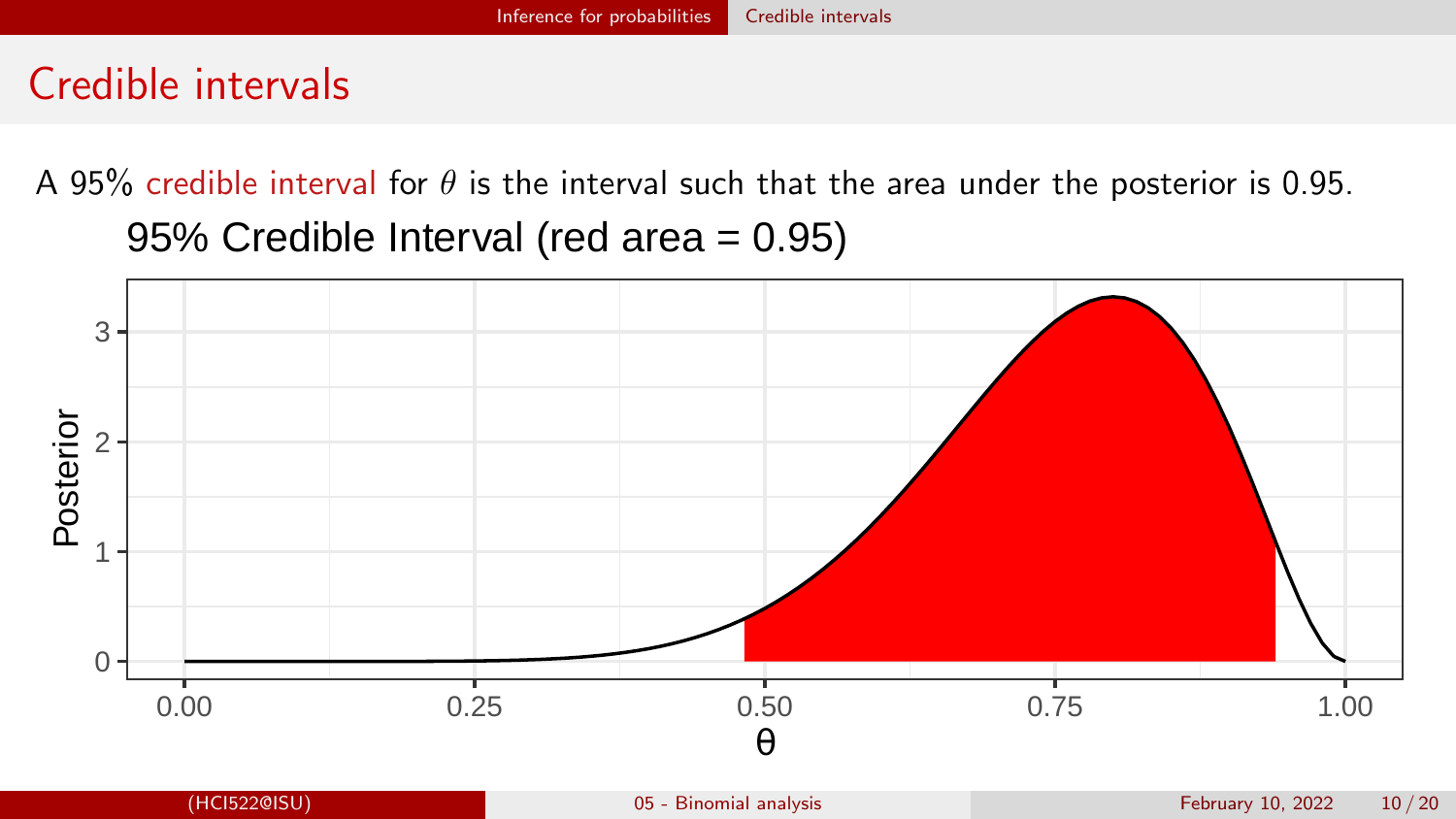## 95% Credible Intervals in R

```
a \leftarrow 1 - 0.95 # for 95\% CIs
```

```
y \le -8; n \le -10qbeta(c(a/2, 1-a/2), shape1 = 1+y, shape2 = 1+n-y)
## [1] 0.4822441 0.9397823
v \le -80; n \le -100qbeta(c(a/2, 1-a/2), shape1 = 1+y, shape2 = 1+n-y) %% round(2)
## [1] 0.71 0.87
y \leftarrow 800; n \leftarrow 1000qbeta(c(a/2, 1-a/2), shape1 = 1+y, shape2 = 1+n-y) %>% round(2)
## [1] 0.77 0.82
```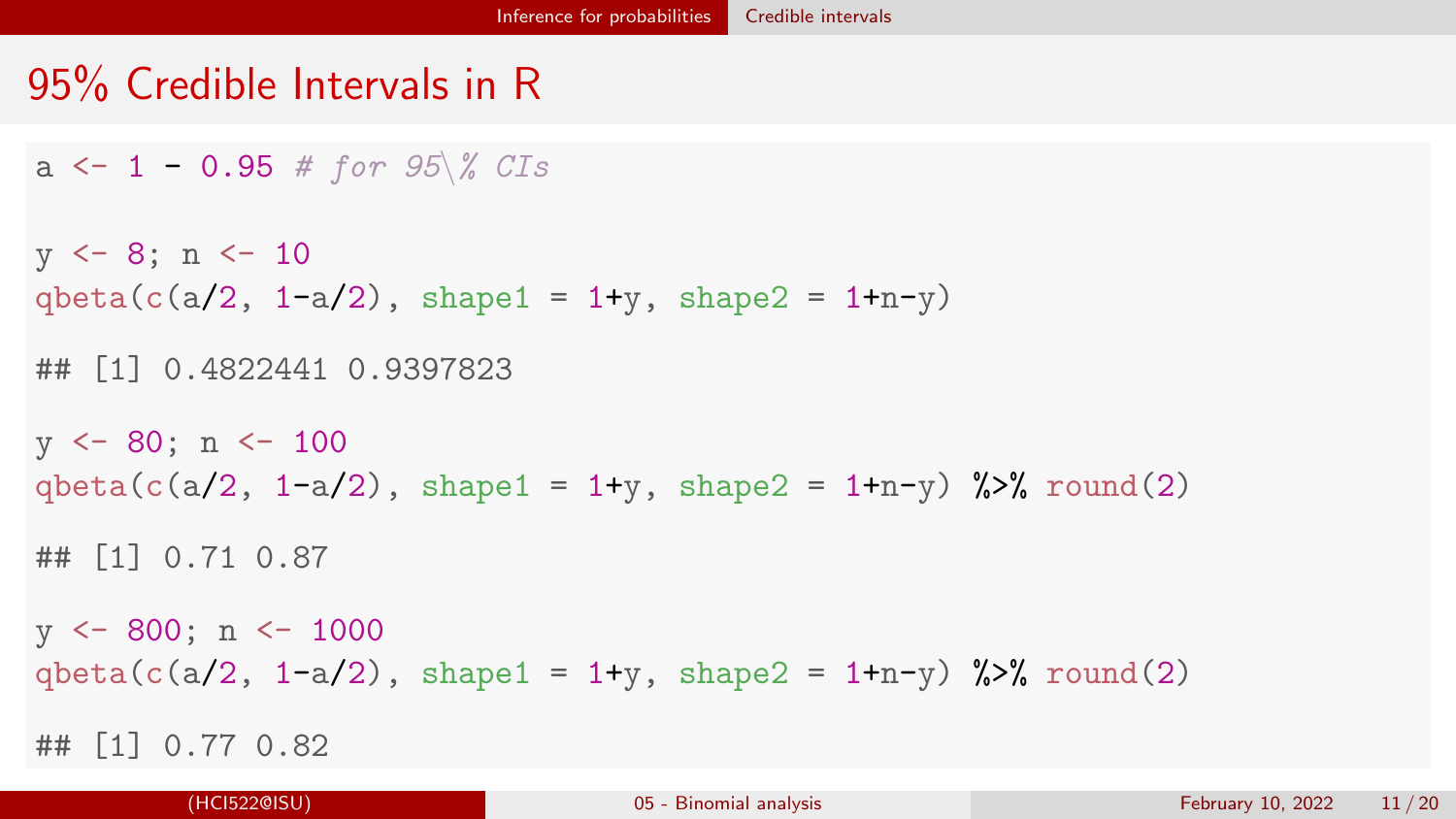## <span id="page-11-0"></span>Multiple probabilities

If we are collecting success/failure data under multiple conditions, then we can estimate multiple probabilities.

Let  $Y_i$  be the success count in condition i out of  $n_i$  attempts for conditions  $i = 1, \ldots, I$ . If we assume

- all observations are independent and
- the probability of success within a condition is constant,

then our model is

 $Y_i \stackrel{ind}{\sim} Bin(n_i,\theta_i).$ 

If we assume ignorance about  $\theta_i$ , then we have

$$
\text{Prior: } \theta_i \stackrel{ind}{\sim} Unif(0,1) \qquad \longrightarrow \qquad \text{Posterior: } \theta_i | y_i \stackrel{ind}{\sim} Be(1+y_i, 1+n_i-y_i).
$$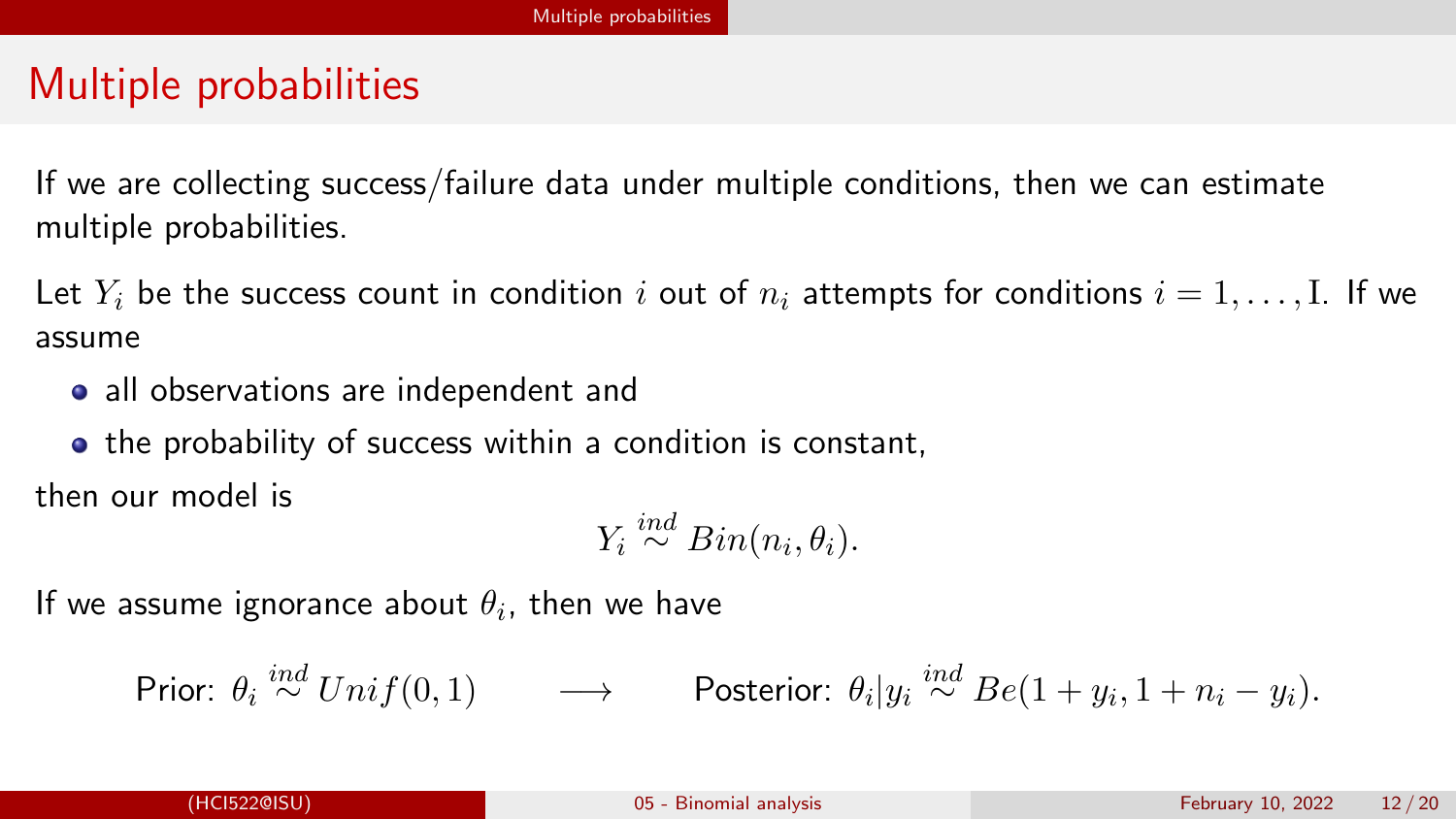## <span id="page-12-0"></span>Example

Consider the Workday registration example where we have two conditions:

- no chatbot help and
- with chatbot help.

Research question: How does the chatbot help affect the probability of success in registering for classes?

We randomly select 20 undergraduate students and randomly assign each one a chatbot or no chatbot help condition such that each condition has 10 students (balanced). When we collect the data, we find that  $8/10$  successfully register without access to chatbot help and  $9/10$ successfully register with access to chatbot help.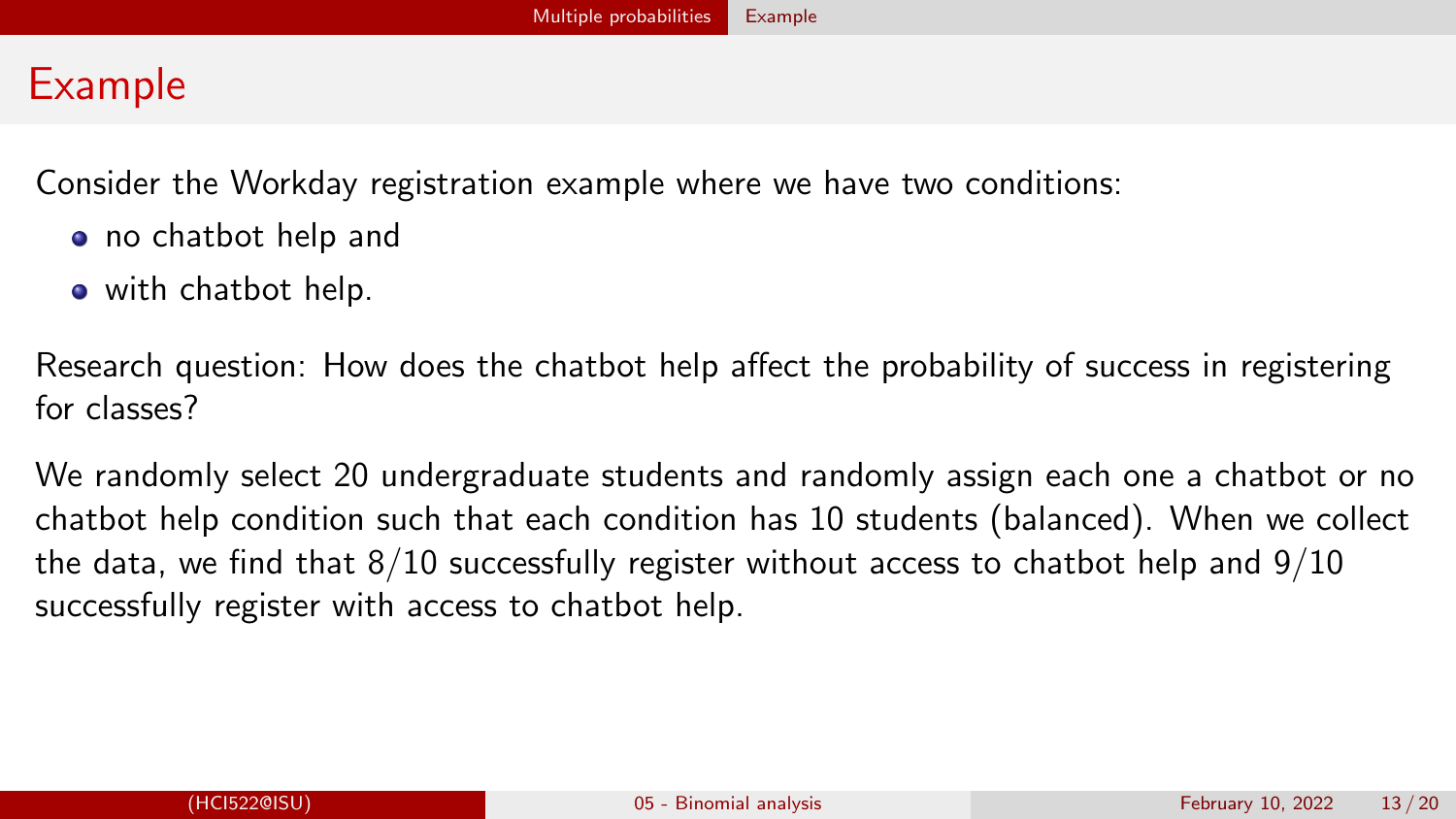## <span id="page-13-0"></span>Posterior distributions

Comparison of probability of success with and without chatbot access

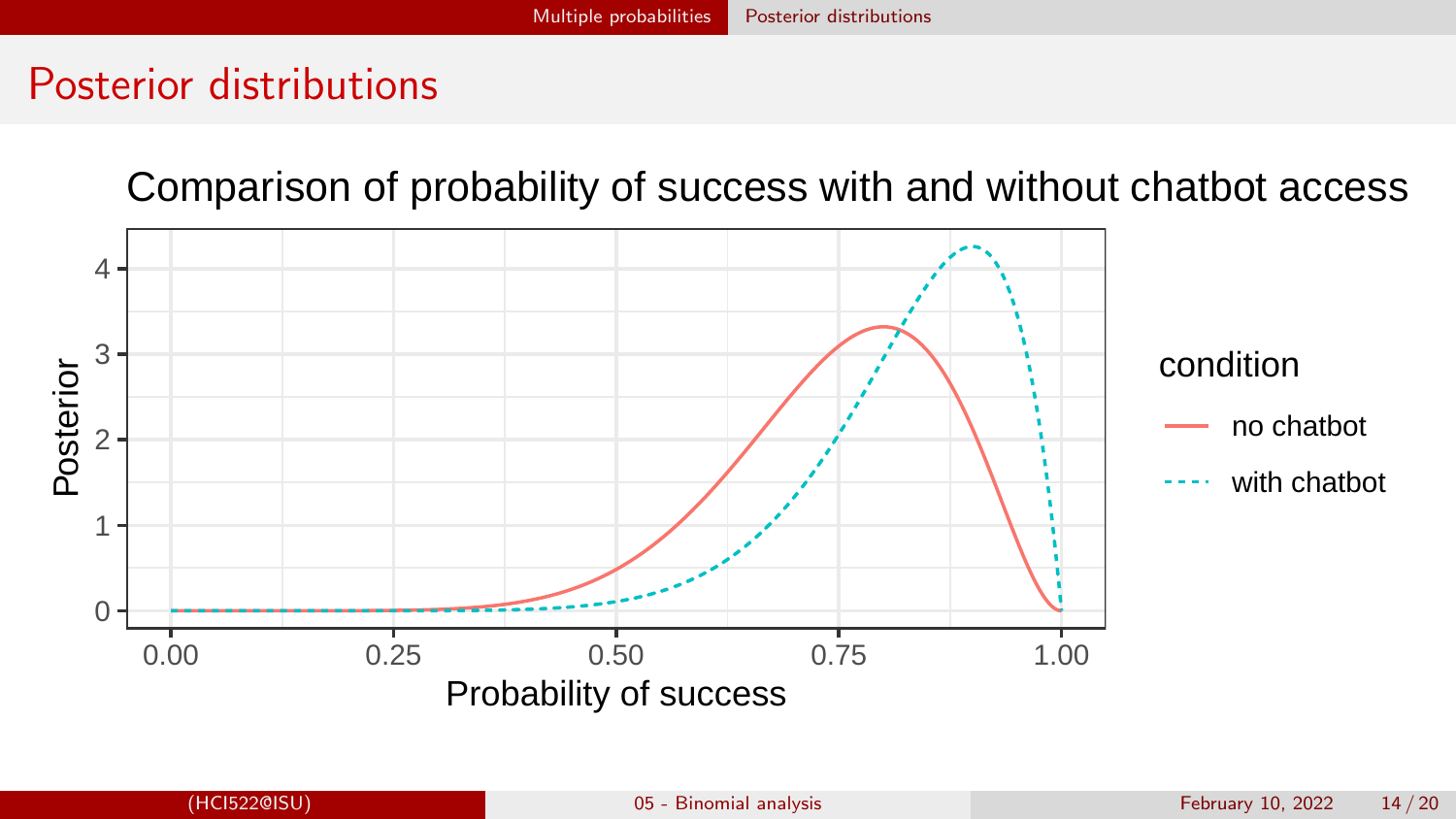## <span id="page-14-0"></span>95% Credible intervals

 $a = 1 - 0.95$ 

```
# no chatbot access
y \leftarrow 8n < -10qbeta(c(a/2, 1-a/2), 1+y, 1+n-y) %>% round(2)## [1] 0.48 0.94
# with chatbot access
v \leftarrow 9n < -10qbeta(c(a/2, 1-a/2), 1+y, 1+n-y) %>% round(2)
## [1] 0.59 0.98
```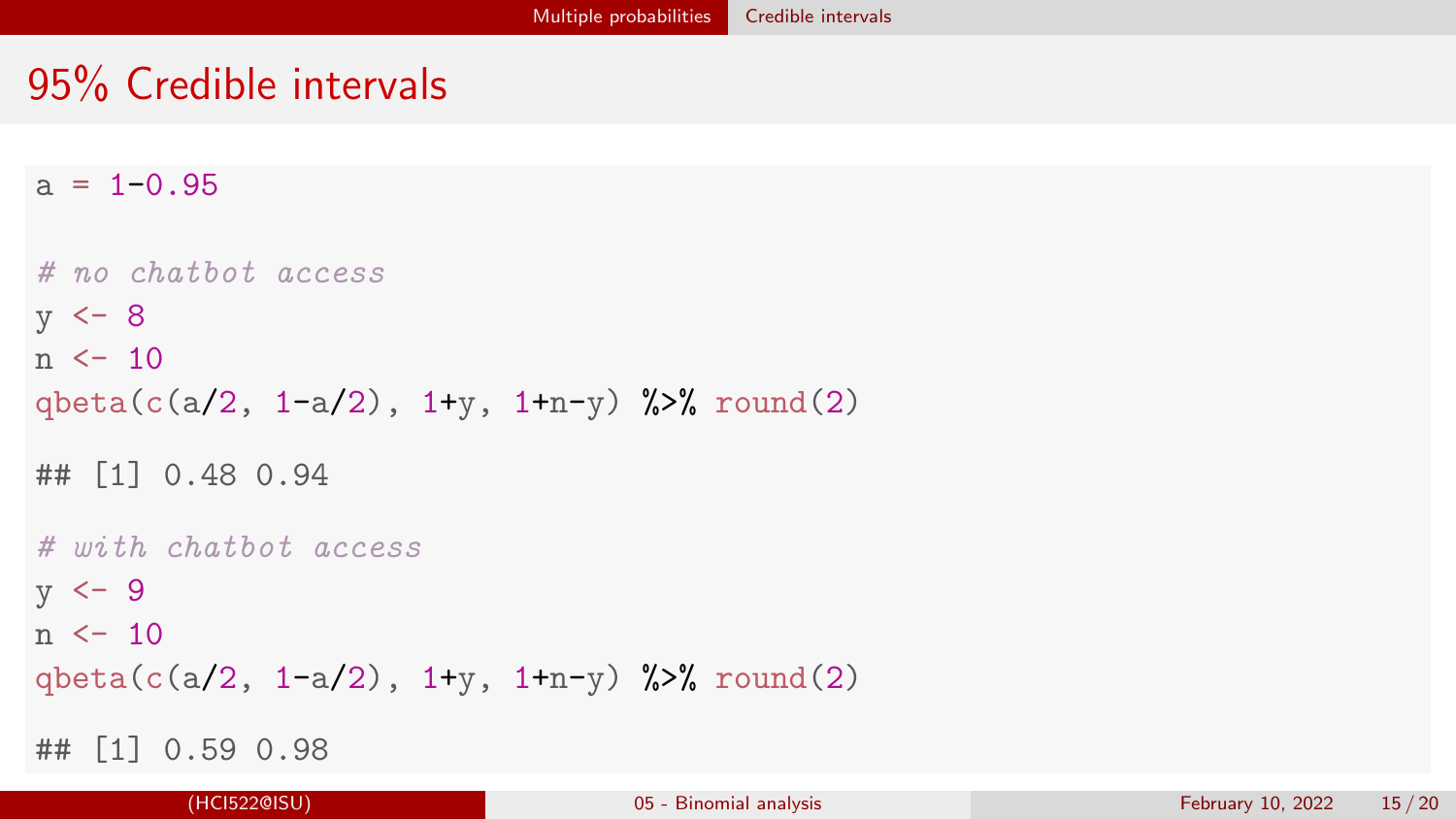## Plotting credible intervals

Comparison of probability of success with and without chatbot access

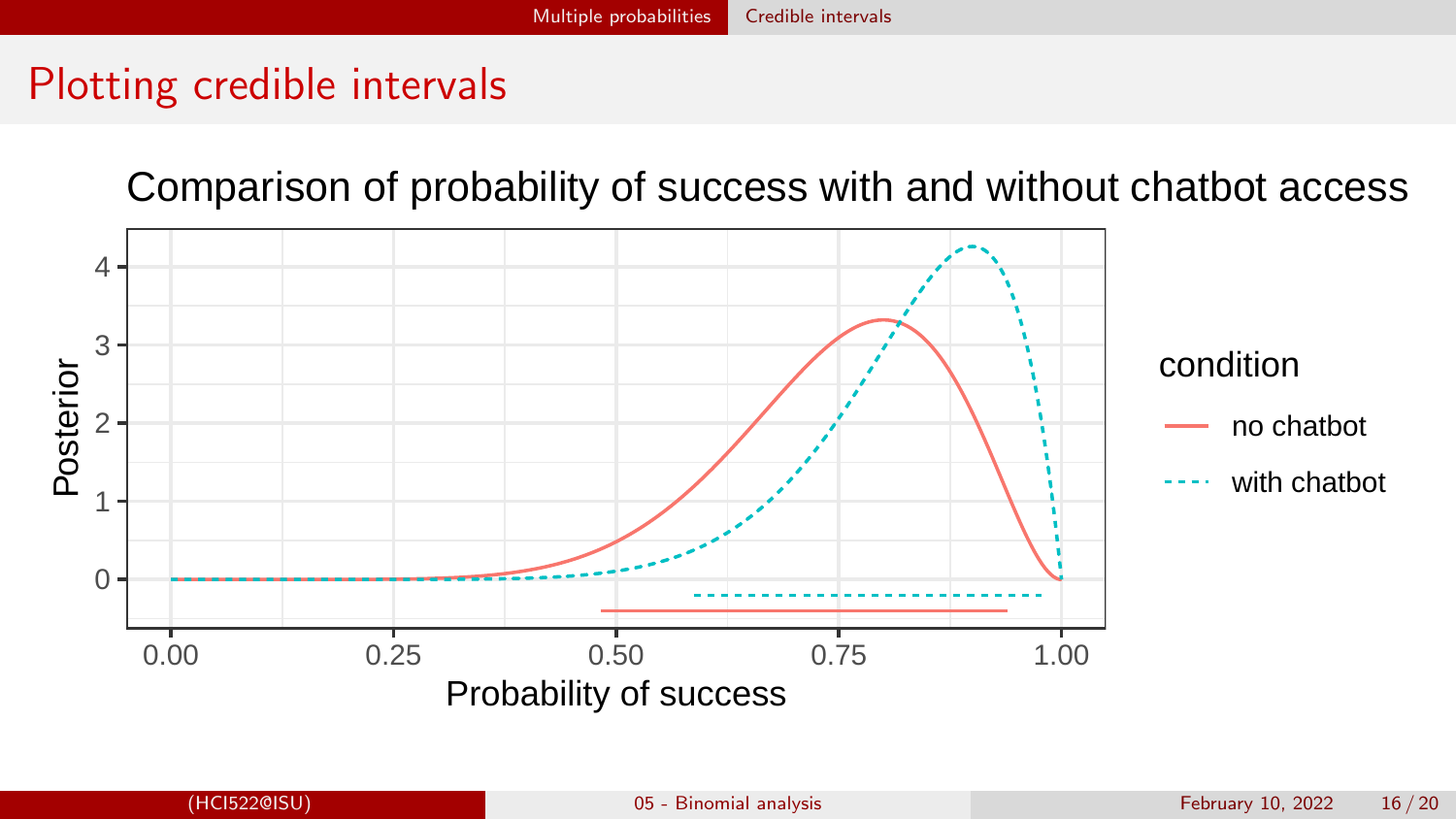#### <span id="page-16-0"></span>Comparing probabilities

Suppose we are interested in calculate

```
P(\theta_{\text{with}} \text{chathot} > \theta_{\text{no}} \text{chathot}|y)
```
where  $y$  generally means "all the data".

We can use a Monte Carlo (or simulation) approach:

```
n reps = 1e5 # some large number
theta_nochatbot \leq rbeta(n_reps, 1+8, 1+10-8)
theta_withchatbot \leq rbeta(n_reps, 1+9, 1+10-9)
mean(theta_withchatbot > theta_nochatbot)
```
## [1] 0.70493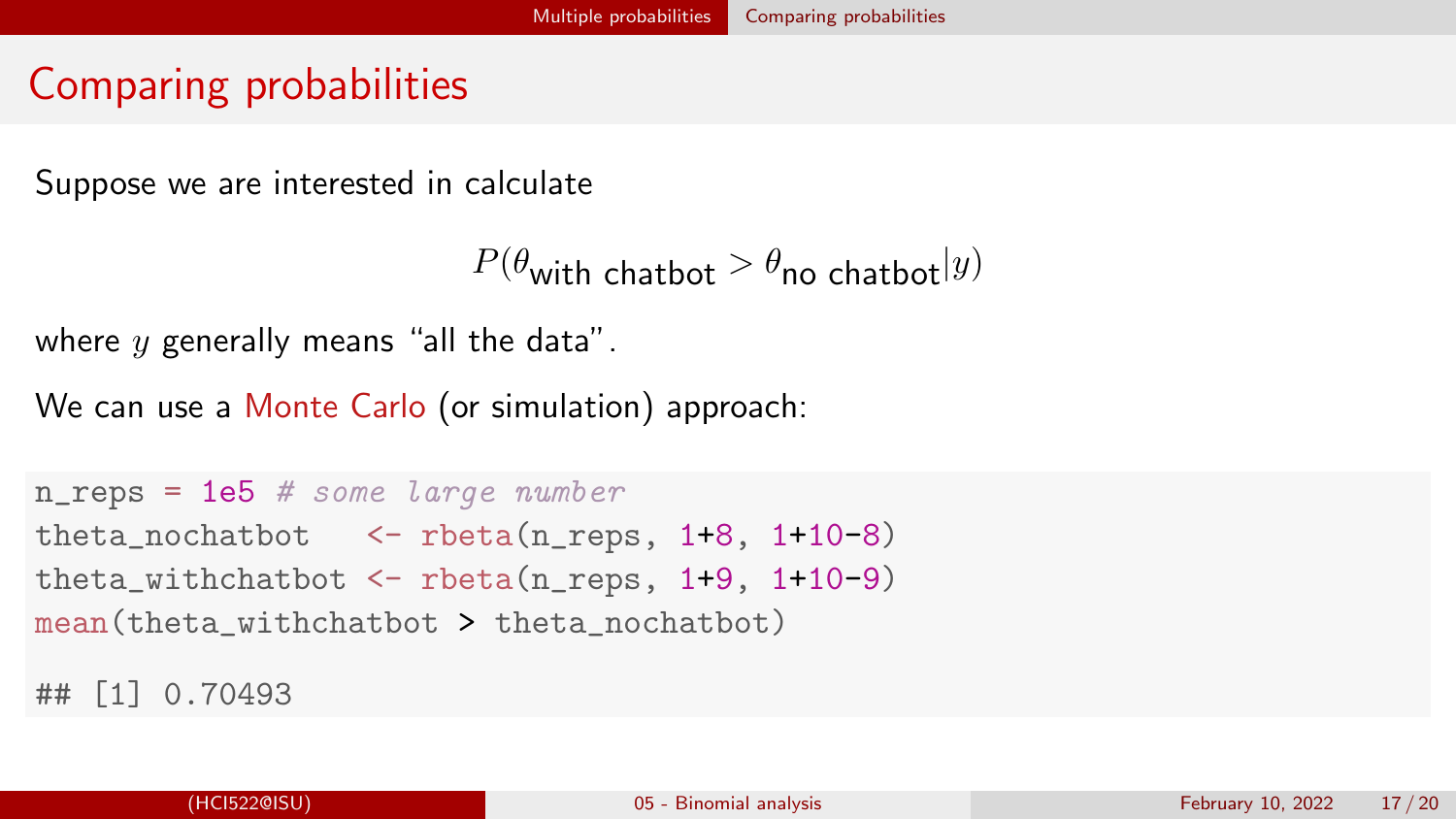#### How different are the success probabilities?

Rather than just simply knowing if one success probability is larger than the other, we may be interested in knowing how much bigger it is.

We can use the same Monte Carlo samples, calculate the difference, and take quantiles of the result. A 95% credible interval for  $\theta_{\text{with}}$  chathot  $-\theta_{\text{no}}$  chathot is

quantile(theta\_withchatbot - theta\_nochatbot, probs =  $c(a/2,1-a/2)$ ) ## 2.5% 97.5% ## -0.2331155 0.3985551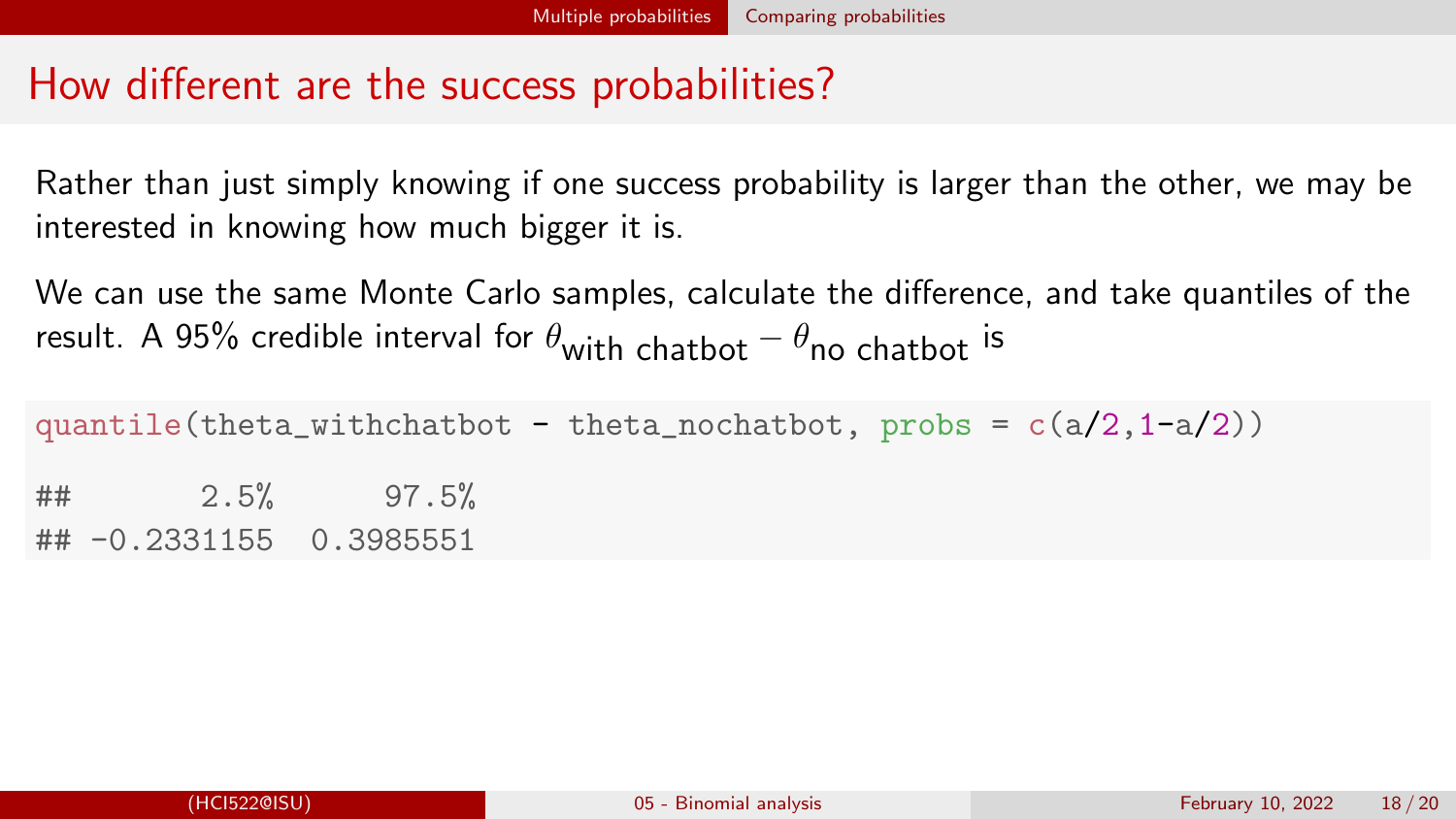#### <span id="page-18-0"></span>More than 2 probabilities

Suppose we add the condition of comparing the current registration (through Accessplus?) to the two Workday registration systems (with and without chatbot help).

Research question: How does the Accessplus registration accuracy compare to the two Workday registration options?

Suppose we observe 5/10 successes (with randomly sampled undergraduate students) in the current Accessplus system.